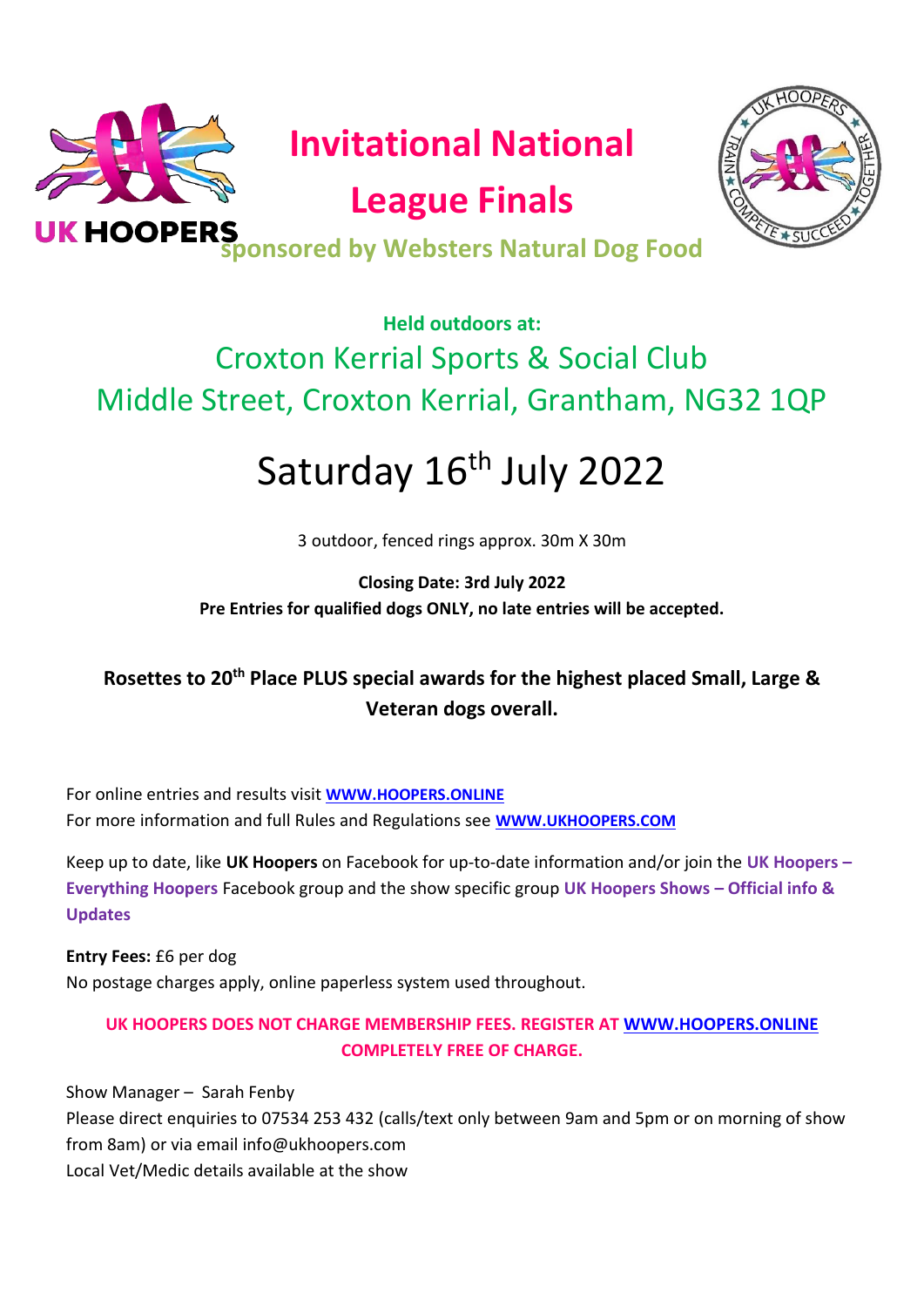#### **Class Schedule**

**Run 1: National League Finals Hoopers**

**Run 2: National League Finals Parcours**

**Each dog requires one single entry (one entry fee of £6) this covers both of your runs and will automatically enter you for both runs.** 

#### **YOU MUST HAVE BEEN INVITED TO THE LEAGUE FINALS IN ORDER TO RUN AT THIS EVENT**

#### **Class Descriptions**

**Hoopers** – A course consisting only of hoops. **Parcours** – A course containing any combination of allowable equipment.

#### **Grading**

All runs are OPEN, meaning all grades and heights are combined. The total placings are calculated from the sum total of both finals runs, in the event of a tie, the Parcours score will be the deciding factor.

#### **Full Rulebook**

Canbe viewed at **www.ukhoopers.com** competitors must read and understand the rules before entering and will be expected to comply at all times. The judges decision is final.

#### **Online Entries, Info & Scoring**

Schedule and entries will be available via [https://hoopers.online](https://hoopers.online/)

Entries will close on the date advertised or if the entry cap is reached, whichever is soonest. Amendments after this date will not be possible.

Online scoring will be used at this show. You can check results at hoopers.online any errors, omissions or queries must be raised within 10 minutes of the class closing and all results being input. Competitors must not approach a judge during a class to discuss your score, please consult the rulebook before attending which details scoring, allocation of faults and progression.

#### **Hoopers.Online**

Please ensure that you are registered (both handlers and dogs) at Hoopers.online – it is 100% free of charge. Schedules – at hoopers.online

Entries – at hoopers.online

Show Information – at hoopers.online in the week leading up to the event

Ring Status – during the show we will show live ring status for all rings at hoopers.online

Live Results – results are entered immediately for each run and are visible at hoopers.online.

Please note – hoopers.online is intended to be used at this event subject to connectivity and availability.

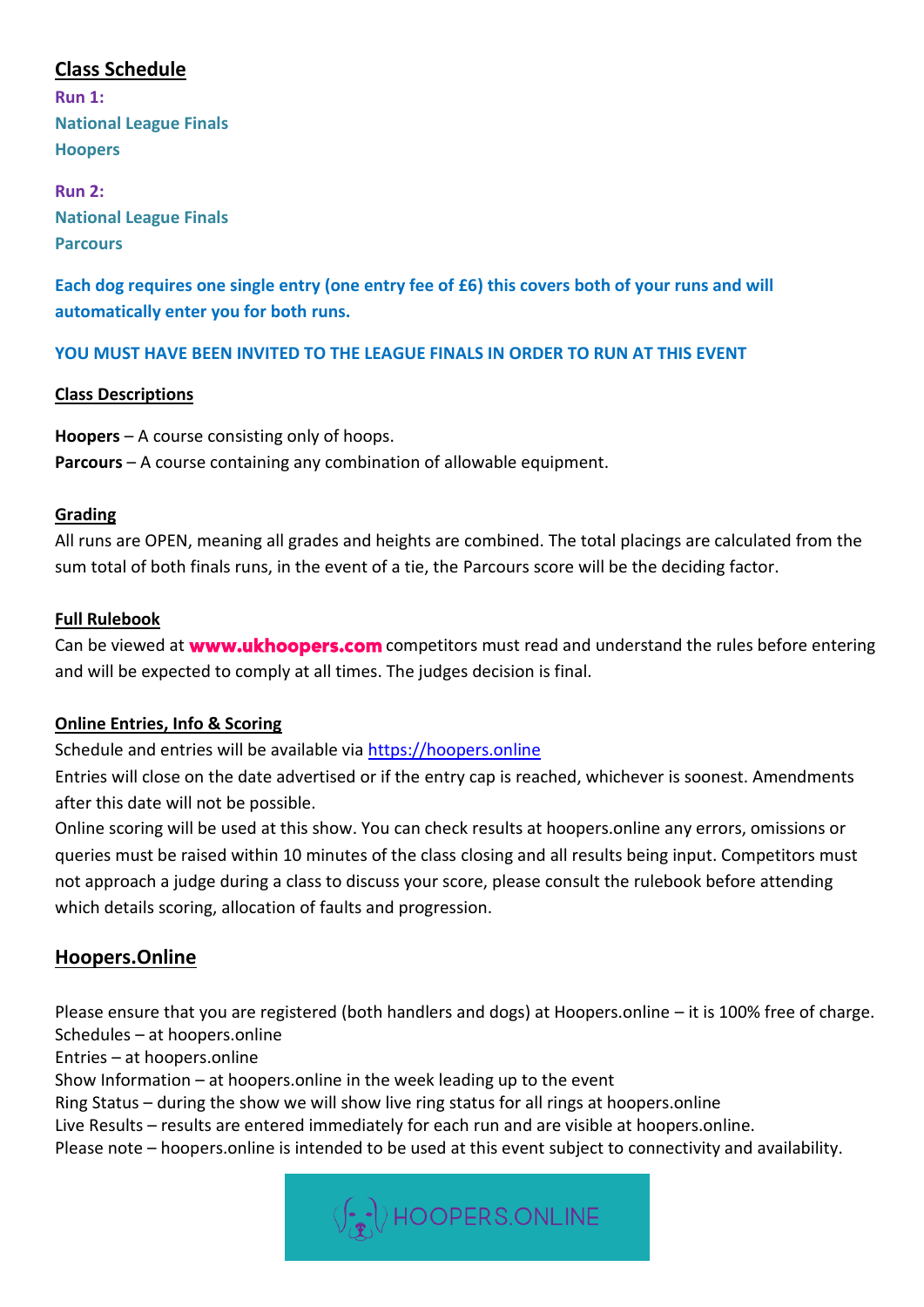#### **Food & Drink:**

Food and drinks will be available from the show, there will also be a number of trade stands in attendance. On the evening of the League Finals there will be evening meals available from Fatnacks catering van.

#### **Camping:**

Camping is available Thursday, Friday and Saturday and must be booked via the July show schedule. There are some additional rules regarding camping. Water is available, as is elsan / toilet emptying. There is no hookup or showers. Generators are permitted between 8am and 8pm please position them with consideration of your neighbours.

- Only Park where directed.
- All units must carry a fire extinguisher or have a bucket of water at the front of the unit at all times.
- Training equipment is not allowed in the camping areas.
- Arrivals from 4pm Thursday, no arrivals after 9pm any evening.

#### **Entertainment**

At 7.30pm, after the League Finals and presentations, there will be live music in the marquee. Bring a chair, nibbles and a glass of something to celebrate the day with fellow competitors.

#### **Directions to the Venue**

Croxton Kerrial is on the A607 between Melton Mowbray and Grantham. The postcode brings you to Middle Street, if you are coming up hill (From Melton Mowbray/A46) this is the 2<sup>nd</sup> LEFT. If you are coming downhill from Grantham (A1/A52) this is the 2<sup>nd</sup> RIGHT.

Follow MIDDLE STREET all the way along, you will pass the Church (on your right hand side) and just after the church is a LEFT HAND BEND, the entrance is immediately after this bend, please indicate RIGHT as you approach the bend and turn up the driveway between 2 hedges. There will be a cone or a sign marking the entrance also.

What 3 Words ///cube.garlic.wedge

#### **Local Amenities**

There is a pub in the village which serves home cooked food, the pub is dog friendly and they also have a small number of B&B rooms available (also dog friendly). There are 2 Travelodge's within 20 minutes at Grantham and Colsterworth and lots of other local accommodation.

We have a shop in the village for essentials (including home made cakes!), also the village store in Knipton (the next village) sells Calor gas.

#### **Exercise Area**

There is an off lead exercise area in the small paddock next to the show field. Entry is via the hand gate under the tree from day parking. Only 2 off lead dogs per person during show times, all poo must be bagged and removed. Do not use/move equipment and do not allow dogs to pee on equipment or furniture. **Poo bags (and all other rubbish) must be disposed of in the big wheelie bins, not in any other bin. Dogs must not be exercised in the play park and no poo can be put in the play park bin.** 

There are also some really lovely local walks accessible directly from the show field.

All dog waste must be picked up immediately, failure to do some will result in removal from the event.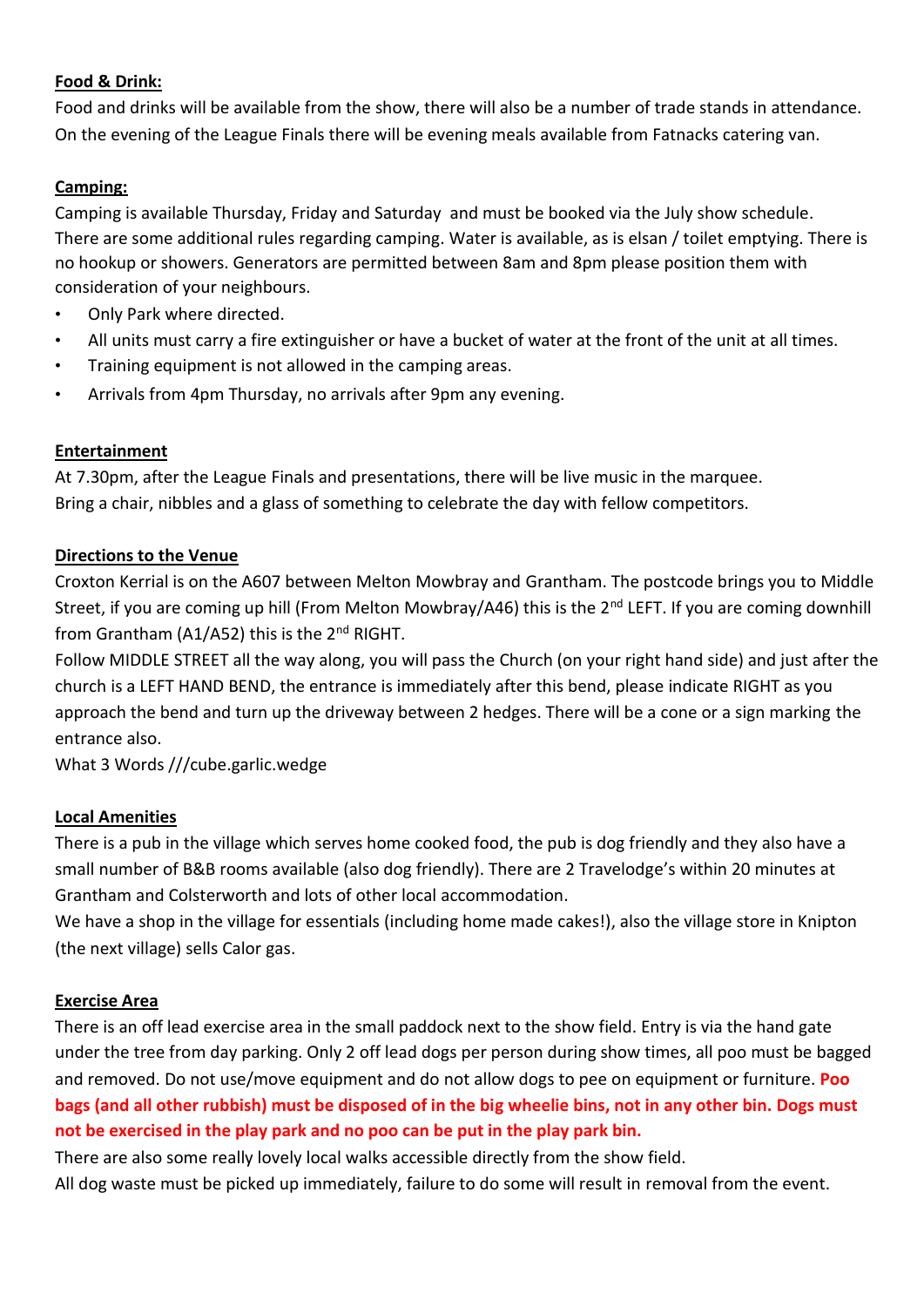#### **Help at Shows**

UK Hoopers has a really great team of volunteers who give back their time to the sport to create the most wonderful show days for everyone! If you think you've got what it takes to join Team Goose then get in touch, we offer some great perks but most importantly we have a great time too! If you don't want to dive right in, but can spare a few minutes at shows, we can always make use of an extra pair of hands, even if just for an hour!











Take to the start line in style! Order you UK Hoopers merchandise at **[http://www.hookedonhoopers.com](http://www.hookedonhoopers.com/)**

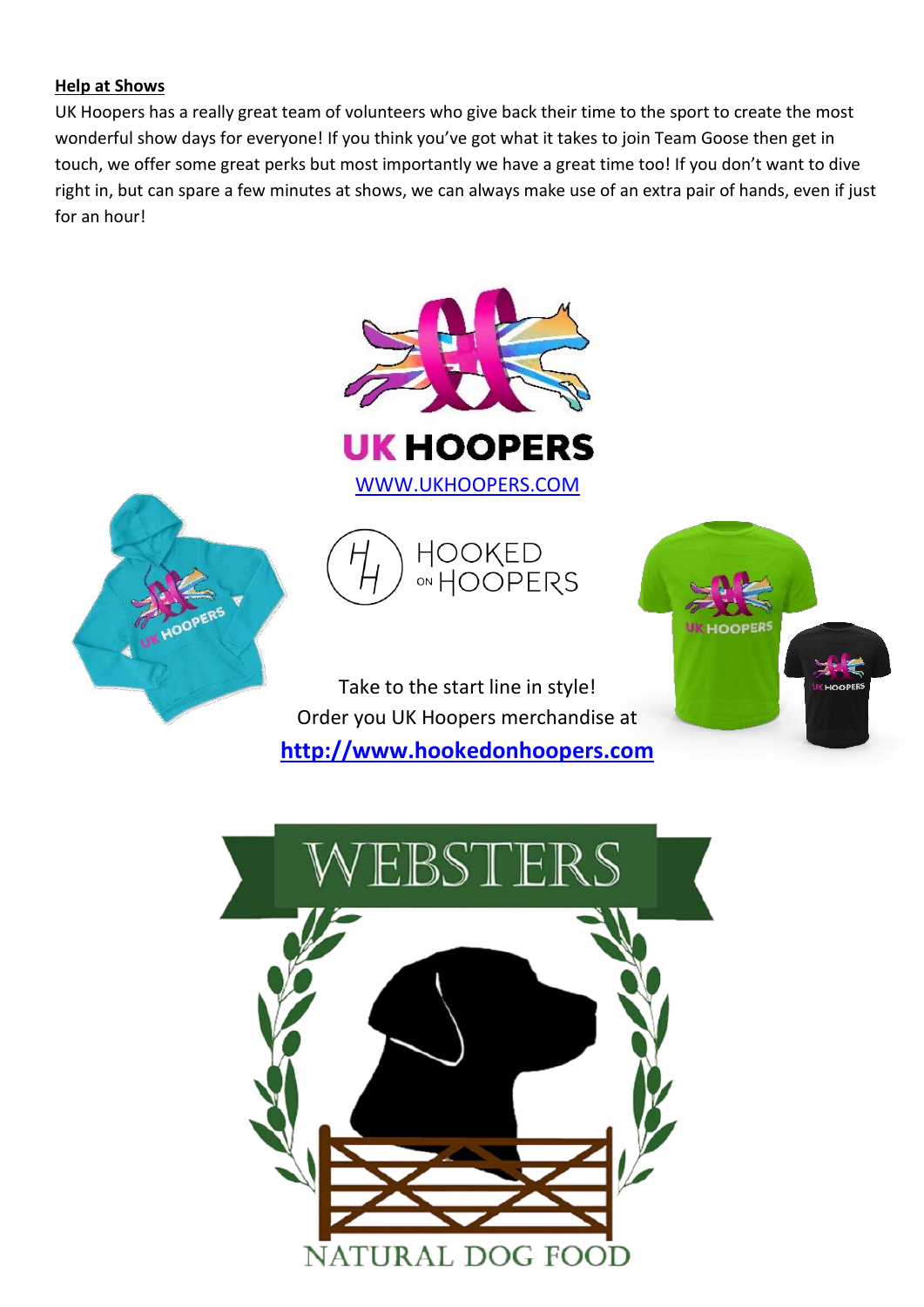### **Invited Finalists**

| Handler                 | Dog           | Handler               | Dog              |
|-------------------------|---------------|-----------------------|------------------|
| Linda Gilbert           | Agi           | Heather Weiderman     | Lupa             |
| Lisa Jordan             | Amp           | Mark Dunwoodie        | Mabel            |
| <b>Geoff Wright</b>     | Amy           | Ingrid Robinson       | Marigold         |
| Alex Cowtan             | Archie        | Lauren Jobson         | Meg              |
| Karen Pavey             | Ava           | Emma Morton           | Merit            |
| <b>Kelly Harris</b>     | Az            | Lee Mason             | Millie           |
| <b>Rachel Kuttner</b>   | <b>Bat</b>    | <b>Kirsty Dodd</b>    | Misha Bear       |
| <b>Becky Stone</b>      | <b>Baxter</b> | Lorraine Gibbons      | <b>Miss Trix</b> |
| Katrina Wheatley        | Bear          | Charlotte Sinclair    | Misty            |
| Pat Kidd                | <b>Becks</b>  | <b>Kirsty Dodd</b>    | Molly            |
| Jo Sawford              | Bee           | Sarah Phillips        | Molly            |
| Julie Whiting           | Bella         | Jo Essex              | Mouse            |
| Sarah-Jane Hooper       | Bella         | <b>Ginette Evans</b>  | Muffin           |
| <b>Geoff Wright</b>     | <b>Belle</b>  | Chris Lowe            | Norman           |
| <b>Julie Docking</b>    | <b>Belle</b>  | Aileen Watson         | Oz               |
| Sarah Henson            | <b>Bertie</b> | Wendy Hooper          | Pebbles          |
| Linda Gilbert           | <b>Betty</b>  | Helen Ranaghan        | Pepper           |
| <b>Susie Hackett</b>    | Bobby         | Sue Petrie            | Pippa            |
| Gail Gilbert            | Boo           | Sue Launders          | Pixel            |
| <b>Alice Owens</b>      | Bryn          | Julie Docking         | Polly            |
| <b>Clare Binns</b>      | Cedar         | Toni Howsley          | Poppet           |
| <b>Steph Berry</b>      | Cedar         | Amanda Whyte          | Poppy            |
| Lorraine Gibbons        | Charlie       | Sandra Yates          | Poppy            |
| Rachel Kuttner          | Cogan         | <b>Ginette Evans</b>  | Prada            |
| Linda Gilbert           | Cossie        | Jo Essex              | Queenie          |
| <b>Susan Warnes</b>     | Cracker       | Steph Berry           | Rievaulx         |
| Miena Tanaka-Schroer    | Dahlia        | Liz Mutton            | Rush             |
| Carrie-Ann Selwyn       | Dodge         | Mandy Welton          | Saffy            |
| <b>Alice Owens</b>      | Dotty         | <b>Claire Thorpe</b>  | Sammy            |
| <b>Stephen Golding</b>  | Ella          | <b>Helen Fletcher</b> | Shimmy           |
| Jo Sawford              | Ernie         | Carole Cripps         | Sisi             |
| Mandy Welton            | Evie          | Ros Kinloch           | Sophie           |
| Rob Harper              | Fly           | Hazel Kemble          | Sorrel           |
| Sarah Fenby             | Gambler       | Cathy Bates           | Sparkle          |
| Janette Kuttner         | Ginny         | Alison Baker          | Storm            |
| <b>Beryl Brander</b>    | Gruff         | Julia Elson           | Storn            |
| Alison Baker            | Gypsy         | Sue Fitzsimmons       | Suki             |
| Caroline Walker         | Harley        | Susie Hackett         | Tanner           |
| Rachel Kuttner          | Harvey        | Jo Essex              | Tate             |
| <b>Beryl Brander</b>    | Hetty         | Doreen Sizeland       | Tetley           |
| <b>Emily Rice</b>       | Holly-Mae     | Alison Baker          | Thunder          |
| <b>Colette Attewell</b> | Jacko         | Doreen Sizeland       | Tiffin           |
| Gail Gilbert            | Jazz          | Jo Sawford            | <b>Tinks</b>     |
| Ann-Marie Williamson    | Jemma         | Carol Hobday          | Todd             |
| Julia Elson             | Kack          | Cathy Bates           | Twinkle          |
| Sarah Hamblin           | Karma         | Jo Essex              | Tyger            |
| Sue Parry               | Kizz          | Judy Cockburn         | Upton            |
| Paul Young              | Lexie         | Samantha Sibbald      | William          |
| Miena Tanaka-Schroer    | Lily          | Sue Roberton          | Willow           |
| Sarah-Jane Hooper       | Lily          | <b>Gail Gilbert</b>   | Zenii            |
| Rob Harper              | Lucy          | <b>Kelly Harris</b>   | Zoe              |